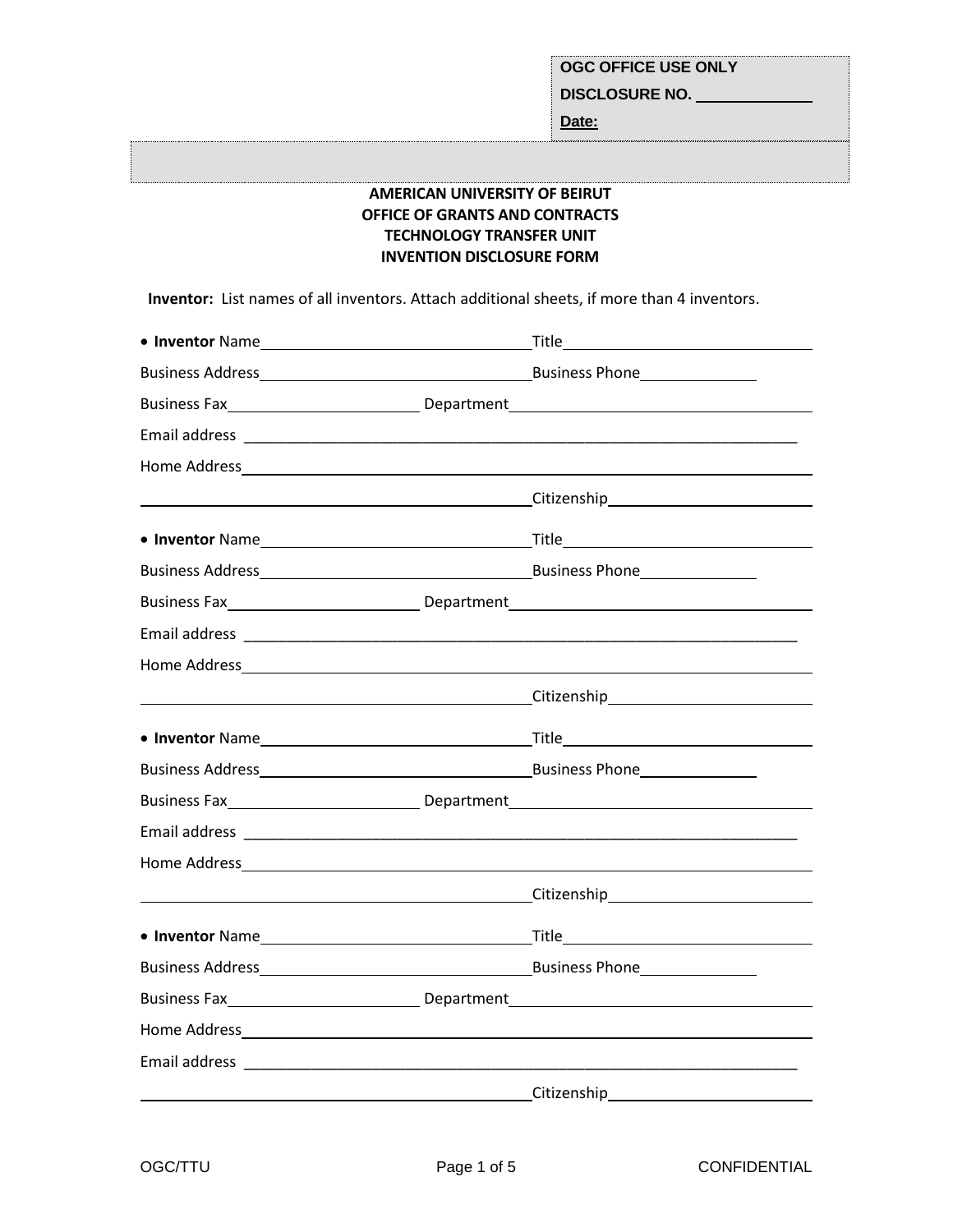#### AMERICAN UNIVERSITY OF BEIRUT OFFICE OF GRANTS & CONTRACTS TECHNOLOGY TRANSFER UNIT

**Contribution of each inventor:** This percentage will be used to distribute revenues generated from licensing activities of this disclosure. **Total must equal 100%.**

| Inventor: | % |
|-----------|---|
| Inventor: | % |
| Inventor: | % |
| Inventor: | % |

**1. Invention Title:** ( Descriptive yet concise)

**2. Description of Invention:** A patent application consists of an abstract, a specification and often drawings. The abstract is a brief summary of the contents of the specification. The specification comprises: a clear and complete description of the invention and its usefulness; claims which define the boundaries of patent protection. Kindly, provide a detailed description of the invention below and attach any additional information or background documentation. In your description address the following questions: What does the invention do? What is the significance of the invention? How is it an improvement over the existing state-of-the-art?

## **3. DATES AND PLACES RELATED TO THE INVENTION**

- a. Conception date and the first written record of the idea
- b. When was the idea reduced to practice and where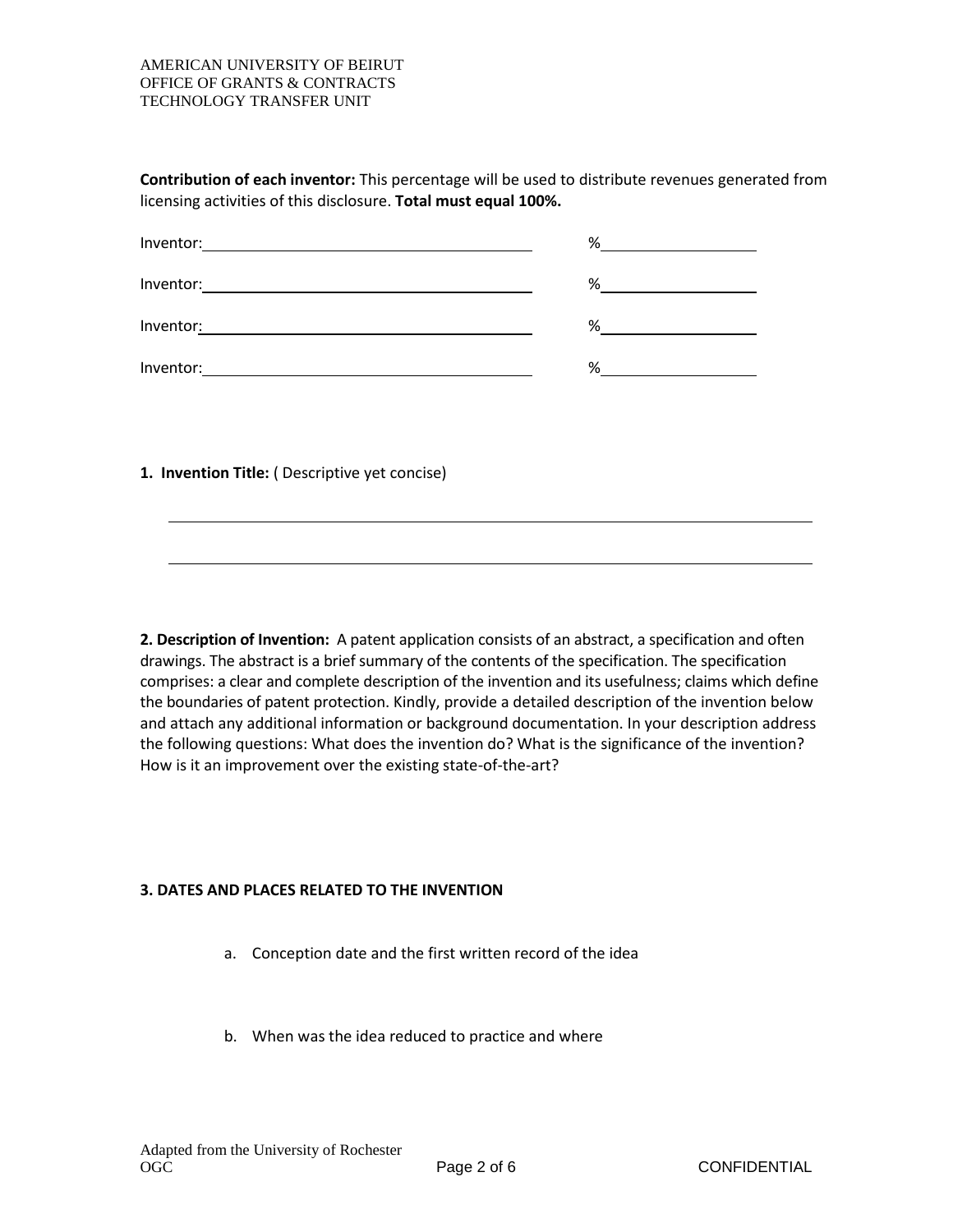c. Was the idea developed/ created/ reduced to practice already, and if applicable please include a picture of this.

### **4. SPONSORS**

Provide complete and accurate information regarding the sources of financial support that may have contributed to the conception or development of this invention



Identify any support through contracts with private businesses

- 1.
- 2.
- 3.

Identify any anticipated future funding sources

- 1.
- 2.

 Identify names of potential businesses/companies/investors, who would be interested in this novelty

- 1.
- 2.

Adapted from the University of Rochester OGC Page 3 of 6 CONFIDENTIAL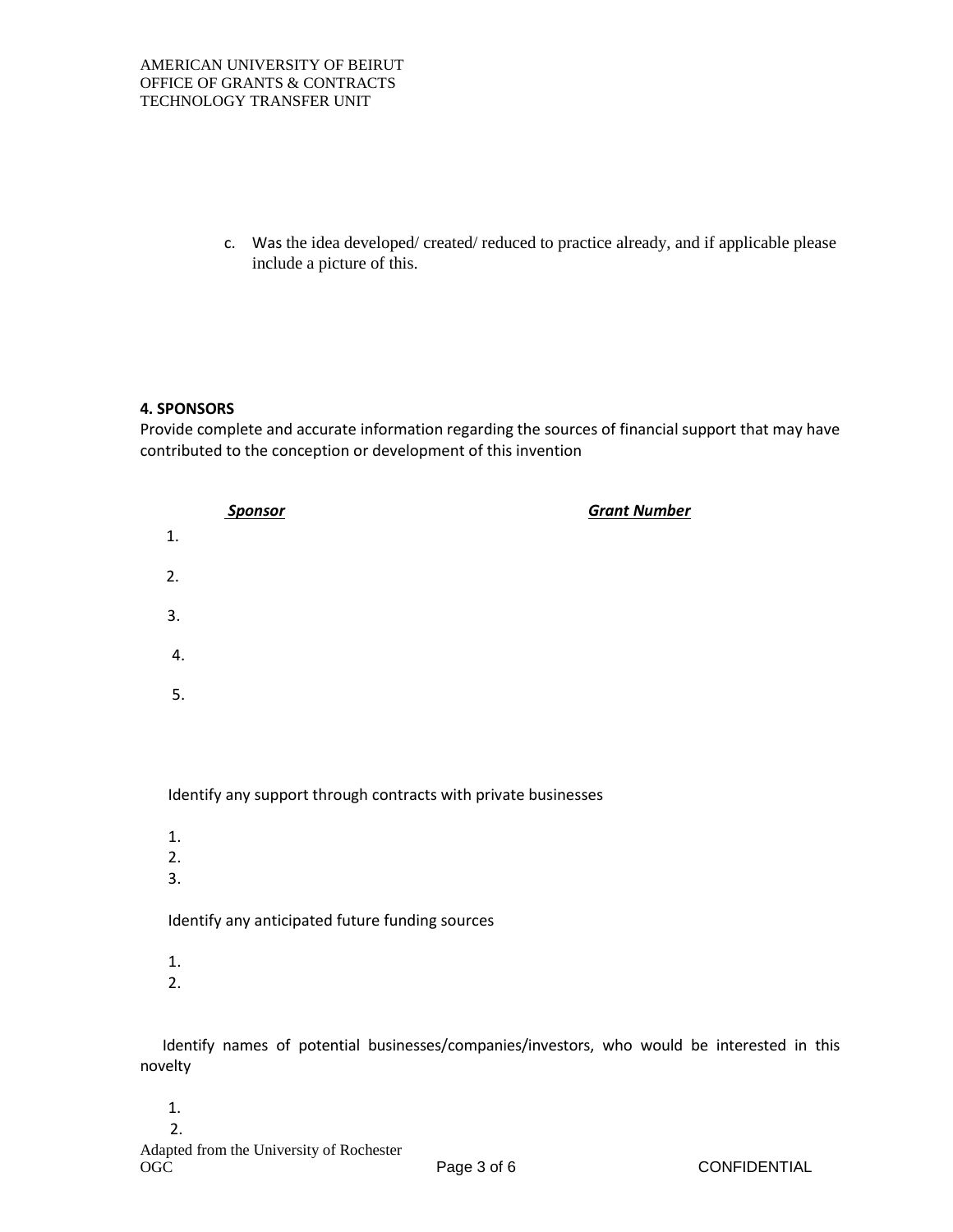**5. Applications of Invention:** What are the immediate and/or future applications of the invention?

**6. Novelty and Usefulness:** Why is this invention better? What are its novel and unusual features? What problems does it solve? What is your approach to the solution, what are current solutions to the problem? What are the advantages that your invention has over current solutions?

**7. Reduction to Practice:** Is work on the invention continuing? Are there limitations to be overcome or other tasks to be done prior to practical application? Is there any test data? Have products, apparatus or compositions, etc., actually been made and tested?

**8. Further Research:** What further research and development is necessary or desirable before showing the invention to a potential industrial license?

NOTE: Valid intellectual property protection depends on accurate answers to the following items:

**9. Previous Disclosure:** Has the invention been disclosed in an abstract, paper, talk, news story or a thesis?

| Type of disclosure: |                         | Disclosure Date: |  |
|---------------------|-------------------------|------------------|--|
|                     | (Please enclose a copy) |                  |  |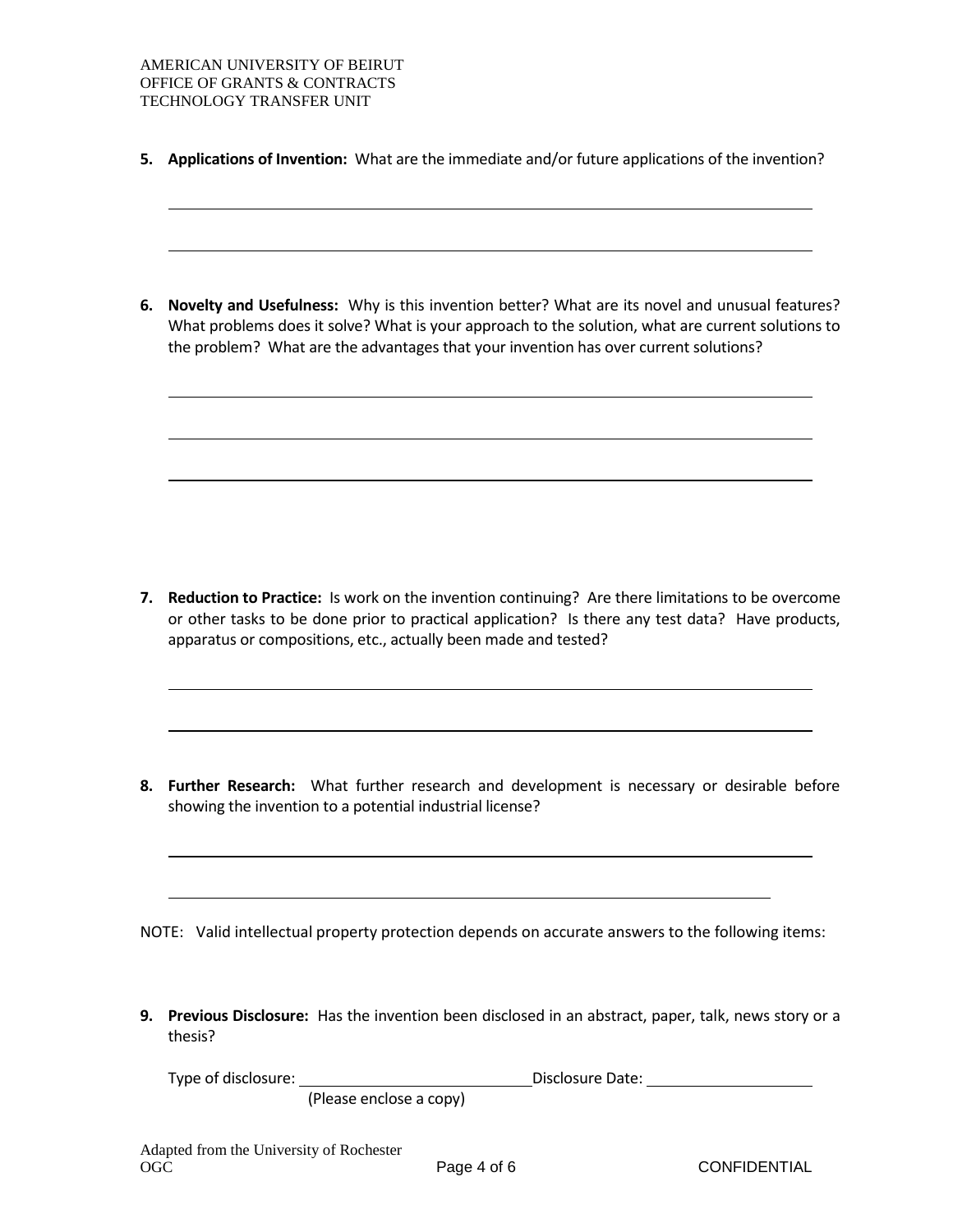**10. Future Disclosure:** Is a publication or other disclosure planned in the next four (4) months?

Type of disclosure: Disclosure Date:

- (Enclose drafts, abstracts, pre-prints)
- **11. Public Use or Sale:** Has there been any public use or sale of products embodying the invention?

Describe, giving dates:

**12. Related Developments:** Are you aware of related developments by others? If "yes", please give citations. Copies of any relevant patents or publications would be appreciated.

# **13. Signature of Inventor(s)**

| Signature                | Date |
|--------------------------|------|
| Signature                | Date |
| Signature                | Date |
| Signature                | Date |
| 14. Signature of Witness |      |
| Name (printed)           |      |
| Signature                | Date |